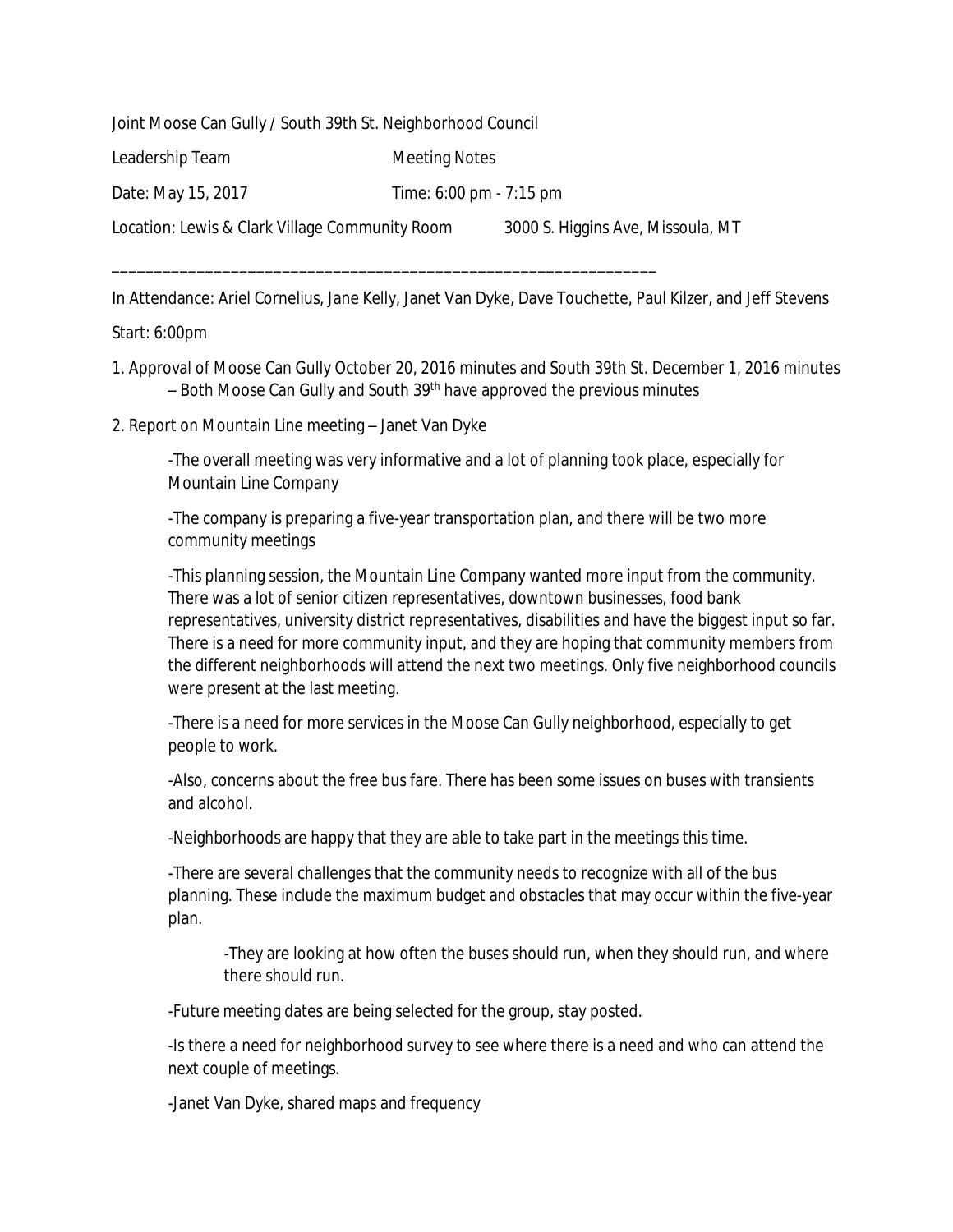3. Discussion on joint meetings/federation – Jane Kelly

-Due to low community support, there is concern for both neighborhood councils. Both councils are considering having joint meetings or joining forces.

-Templates are available to make the process easy if the neighborhoods want to join forces.

-What is the downside to joining?

-Meetings can get too large with two councils

-Need to make new bylaws

-Either way the bylaws need to be updated

-Format for joining teams will be sent via email

-Not a lot for downsides. There are some upsides including, keeping budgets separate, having a joint bylaw created.

4. Planning for a General Meeting and recruitment ideas

-Joint meeting will take place on June 28<sup>th</sup>; there will be a Barbeque at Playfair Park at 6 pm

-Potential Agenda Items

-Cold Springs School location move (architect present)

-Code compliance

-Tourist homes

-Elections

-Questions and answers from city council

-Extension of trail systems

-Jane will send information to add to post card

-Post card will be made and sent out- Ariel Cornelius

-Agenda will be provided at least 15 days in advance

-Jeff will put 39<sup>th</sup> out/Ariel and Janet will put Moose Can Gully

-Paul and Janet will be getting refreshments

-need for plastic ware

-Ice chest will be covered

5. Tabled Item: Skyview Park, continue working on getting a bench in place at Skyview Park

6. Public comment on non-agenda items